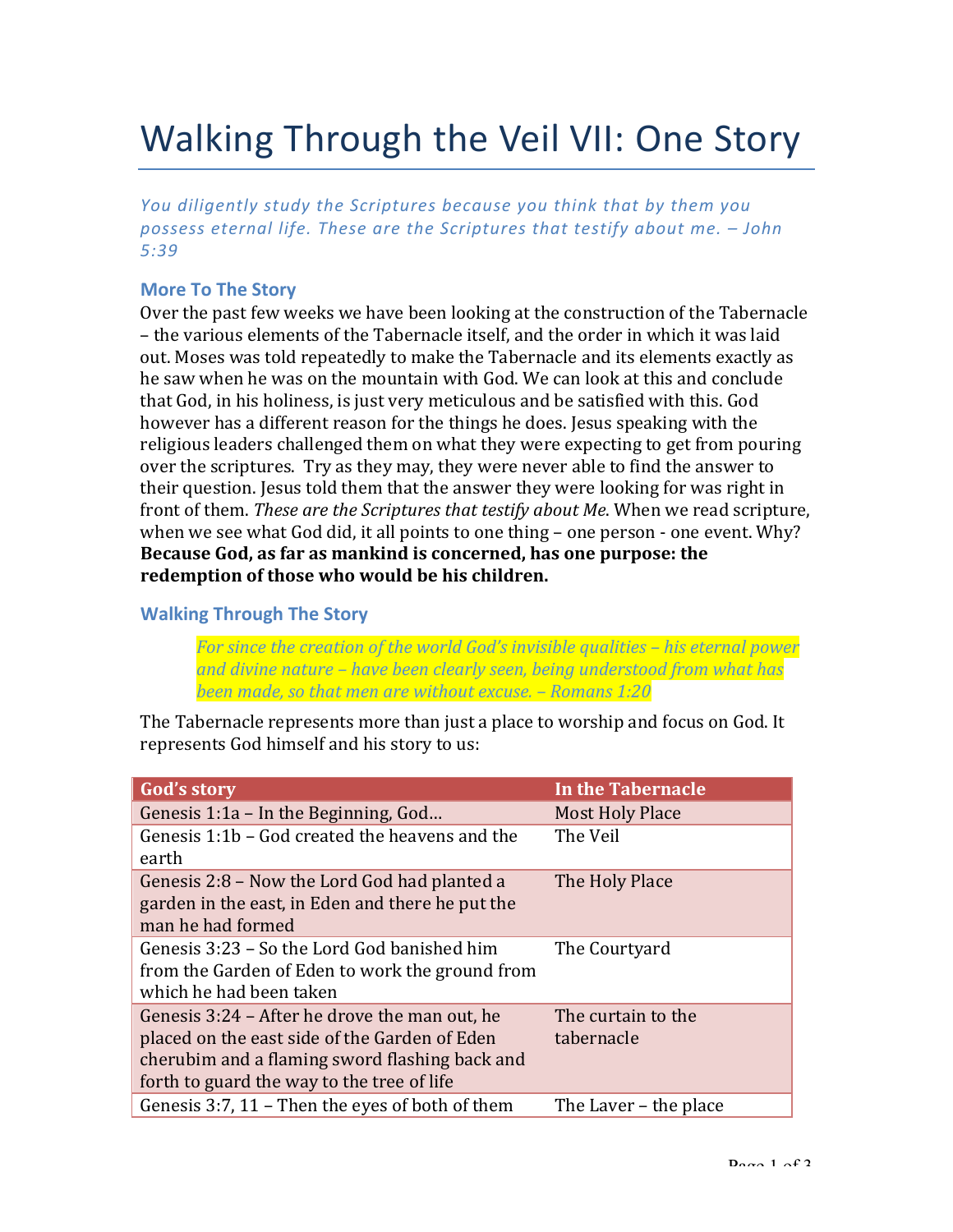| <b>God's story</b>                                                                                                                                                                                                                                                                                                                                                                                           | <b>In the Tabernacle</b>                                                                                                                                                                                 |
|--------------------------------------------------------------------------------------------------------------------------------------------------------------------------------------------------------------------------------------------------------------------------------------------------------------------------------------------------------------------------------------------------------------|----------------------------------------------------------------------------------------------------------------------------------------------------------------------------------------------------------|
| were opened, and they realized they were naked,<br>so they sewed fig leaves together and made<br>coverings for themselves and he said, "Who told<br>you that you were naked? Have you eaten from<br>the tree that I commanded you not to eat from?"                                                                                                                                                          | between God's presence and<br>the sacrifice where mankind<br>(the priest) had to stop to<br>look at himself                                                                                              |
| Genesis 3:21, Leviticus 16, II Corinthians 5:21 -<br>The Lord God made garments of skin for Adam<br>and his wife and clothed them God made him<br>who had no sin to be sin for us, so that in him we<br>might become the righteousness of God                                                                                                                                                                | The Altar of Sacrifice - 2<br>goats, one sacrificed, one<br>presented alive before the<br>Lord. One presented alive<br>had sins confessed over it /<br>it bore the sins of the nation<br>(Jesus is both) |
| Hebrews 9:11-12 – When Christ came as high<br>priest of the good things that are already here, he<br>went through the greater and more perfect<br>tabernacle that is not man-made, that is to say,<br>not a part of this creation. He did not enter by<br>means of the blood of goats and calves, but he<br>entered the Most Holy Place once for all by his<br>own blood, having obtained eternal redemption | The blood sprinkled on the<br>atonement cover                                                                                                                                                            |

From the very beginning, God has been focused on one thing: our redemption, and everything he did was done in a way to show us just how much he loves us and how much he desires relationship with us.

## **Skin to Skin**

And when Jesus had cried out again in a loud voice, he gave up his spirit. At that *moment the curtain of the temple was torn in two from top to bottom. The earth shook and the rocks split. The tombs broke open and the bodies of many holy people who had died were raised to life. – Matthew 27:50-52*

When Jesus died, there were a lot of miraculous events that occurred. Most could have been explained away through natural phenomena: darkened sky in the middle of the day; earthquake; rocks splitting. One event however was not so easily explained, that being the splitting of the veil. The veil at the time of Jesus' death did not measure the same as of the original tabernacle. Tradition holds that it was about 4 inches thick, much bigger, and so heavy that it took 200-300 priests to manipulate it. The possibility of the veil being torn was inconceivable.

While the Scriptures do say that the veil was torn from top to bottom, they do not say that it was removed – only that it was torn. It was this tearing that gave access into the Most Holy Place. Hebrews tells us that this also refers to Jesus:

*Therefore, brothers, since we have confidence to enter the Most Holy Place by the blood of Jesus, by a new and living way opened for us through the curtain,*